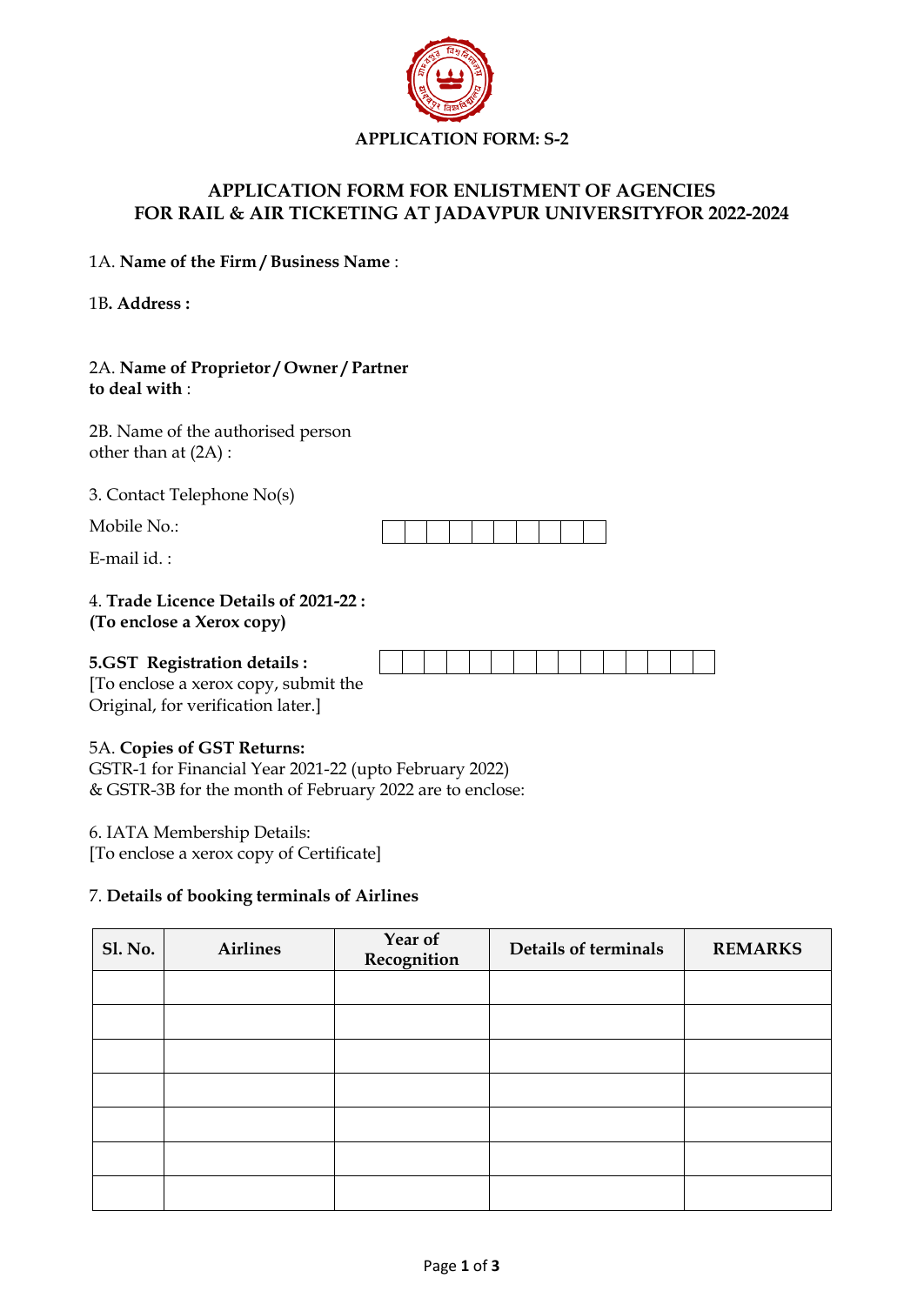# 7A. . **Details of booking facilities of Railway tickets, including agency registration:**

## **8. Trained personnel in Pay Roll:**

| SL.<br>NO. | Name | Age | Training<br>Details | No. of Years<br>Served | Remarks |
|------------|------|-----|---------------------|------------------------|---------|
|            |      |     |                     |                        |         |
|            |      |     |                     |                        |         |
|            |      |     |                     |                        |         |
|            |      |     |                     |                        |         |

9. Income Tax Return of FY 2020-21, Assessment Year 2021-22 of the Firm: [To enclose a xerox copy, submit the original for verification later]

10. Enlistment details at Jadavpur University In earlier Years.:

## **11. Credentials [Proof to Submit]: Services given to Universities/Institutes to state**

| SL.<br>NO. | Name of the Company /<br>Firm | Periods<br>Engaged | <b>Remarks</b> |
|------------|-------------------------------|--------------------|----------------|
|            |                               |                    |                |
|            |                               |                    |                |
|            |                               |                    |                |
|            |                               |                    |                |

## **12. Discount to offer: [Both for national & International tickets]**

| SL.<br>NO. | Air Ticketing agency | Discount on<br>declared fares | Special<br>Rebate | Additional<br><b>Charges</b> | <b>Remarks</b> |
|------------|----------------------|-------------------------------|-------------------|------------------------------|----------------|
|            |                      |                               |                   |                              |                |
|            |                      |                               |                   |                              |                |
|            |                      |                               |                   |                              |                |
|            |                      |                               |                   |                              |                |

# **13. Visa Processing Charges:**

| Sl.<br>No. | Name of Country | Time required | <b>Charges</b> | <b>Remarks</b> |
|------------|-----------------|---------------|----------------|----------------|
|            |                 |               |                |                |
|            |                 |               |                |                |
|            |                 |               |                |                |
|            |                 |               |                |                |